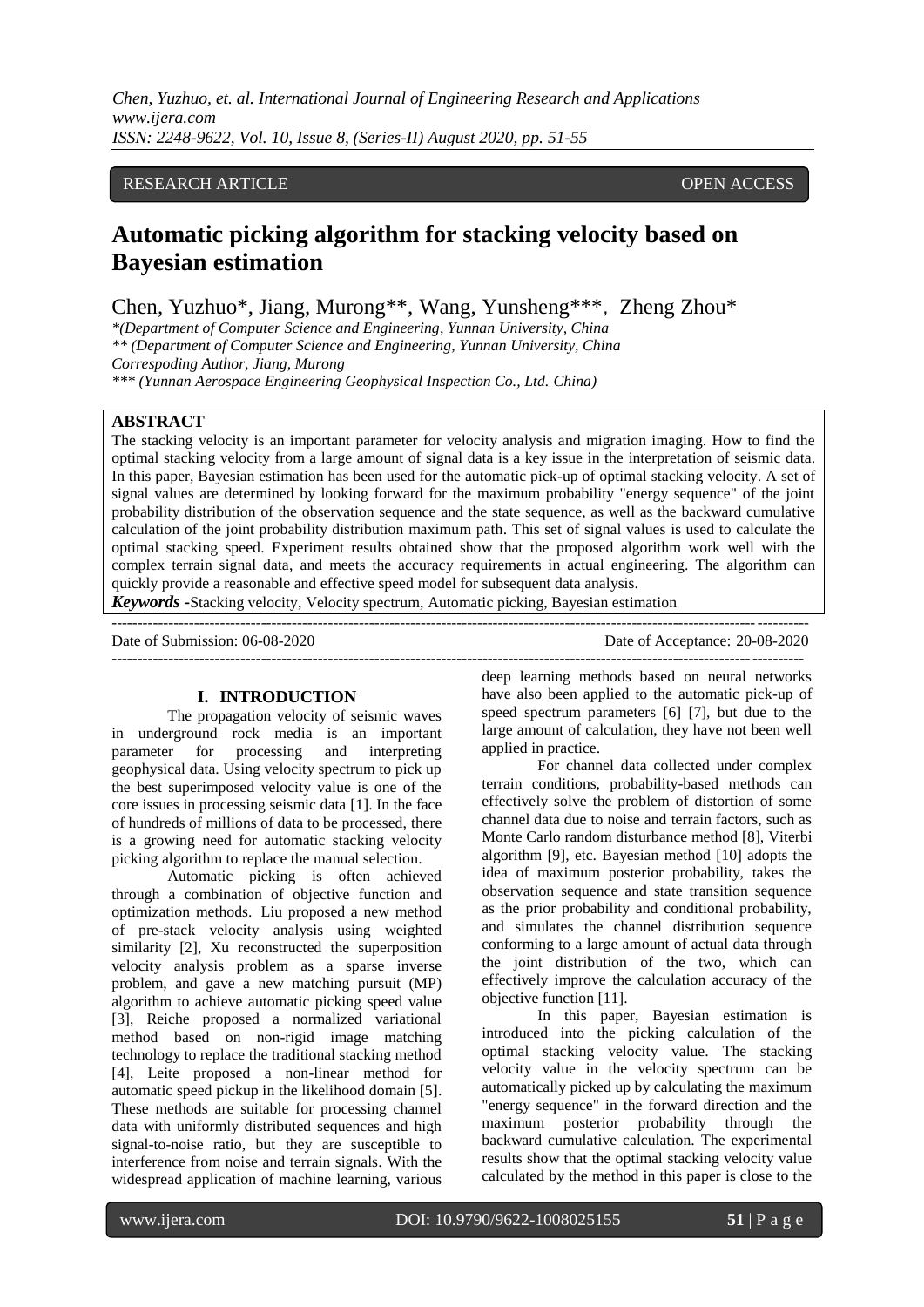true value, and the accuracy meets the actual requirements.

#### **II. OBJECTIVE FUNCTION**

In velocity signal processing, the velocity spectrum is often used to obtain stacking velocity, as shown in Figure 1[1].  $X = (X_1, X_2, ..., X_N)$  represents the collected N channel data,  $t_0$  is the two-way reflection time with zero shot spacing, ∆t is the dynamic correction amount difference), and H is the best time delay for dynamic correction In the curve,  $\vec{V}$  is the stacking velocity, and  $\overline{A}$  is the average amplitude energy of N channels.



**Fig 1 Average amplitude energy of velocity spectrum.**

In order to obtain the most suitable time delay curve, according to the principle of seismic wave analysis, the minimum energy error criterion can be used here:

$$
E = argmin\left[\sum_{j=0}^{M} \sum_{i}^{N} X_{i,j+r_i}^2 - \frac{1}{N} \sum_{j=0}^{M} \left(\sum_{i}^{N} X_{i,j+r_i}\right)^2\right]
$$
\n(1)

In equation (1),  $X_i$  ( $i = 1, 2, 3, ..., N$ ) is N channel data,  $j=(0,1,2,...,M)$  is the sampling point number in each channel, and  $t_{xi}$  is the corresponding  $X_i$  Twoway reflection time,  $\delta t$  is the sampling interval,  $r_i = t_{\alpha i}/\delta t$  is the delay amount.

When there is an interference background, the minimum value of equation (1) is often not obvious, so the problem of minimum value can be transformed into finding the maximum value of similar coefficients for discrimination by using an equivalent method [1]:

$$
R = argmax \frac{\sum_{j=0}^{M} (\sum_{i}^{N} X_{i,j+r_i})^2}{N \sum_{j=0}^{M} \sum_{i}^{N} X_{i,j+r_i}^2}
$$

 $\sum_{j=0}^{M} (\sum_{i=1}^{N} X_{i,j+r_i})^2$  is the sum of the energy sum of the squared amplitudes of the N recordings, and the denominator term  $\sum_{j=0}^{M} \sum_{i=1}^{N} X_{i,j+r_i}^2$  is the sum of the superimposed energy of the squared amplitudes of the N tracks. The value of the similarity coefficient R is between 0 and 1. The closer to 1, the smaller the energy error.

According to the reflected wave travel time formula, the delay amount  $r_i$  is a function of the propagation time  $t_0$  and the stacking velocity  $\overline{V}$ .

$$
r_i = t_{xi}/\delta t = \frac{1}{\delta t} \sqrt{t_0^2 + \frac{S_i^2}{(\tilde{V})^2}} = r_i(t_0, \tilde{V})
$$

(3)

In this way, the minimum energy error problem (1) is transformed into selecting an appropriate time  $t_0$  and stacking velocity  $\tilde{V}$ , which makes the similarity coefficient R reaches the maximum value.

### **III. BAYESIAN METHOD**

Bayesian estimation uses the joint distribution probability of the observation sequence of known data and the hidden state sequence, to calculate the observation sequence with the largest posterior probability (the expected risk is the smallest) as the optimal solution instead of seeking the derivative (gradient-based optimization) to process optimization, which adapts to the actual situation of various complex distributions better.

Using Bayesian estimation to solve the problem can be divided into two steps: (1) the cumulative calculation of the maximum "energy sequence" of the velocity spectrum in the forward direction; (2) the backward tracking of the posterior probability to find the best velocity value.

In order to show the method in this article, a 7x7 simulation numerical matrix (example) is used for illustration as shown in Figure 2.



I

(2)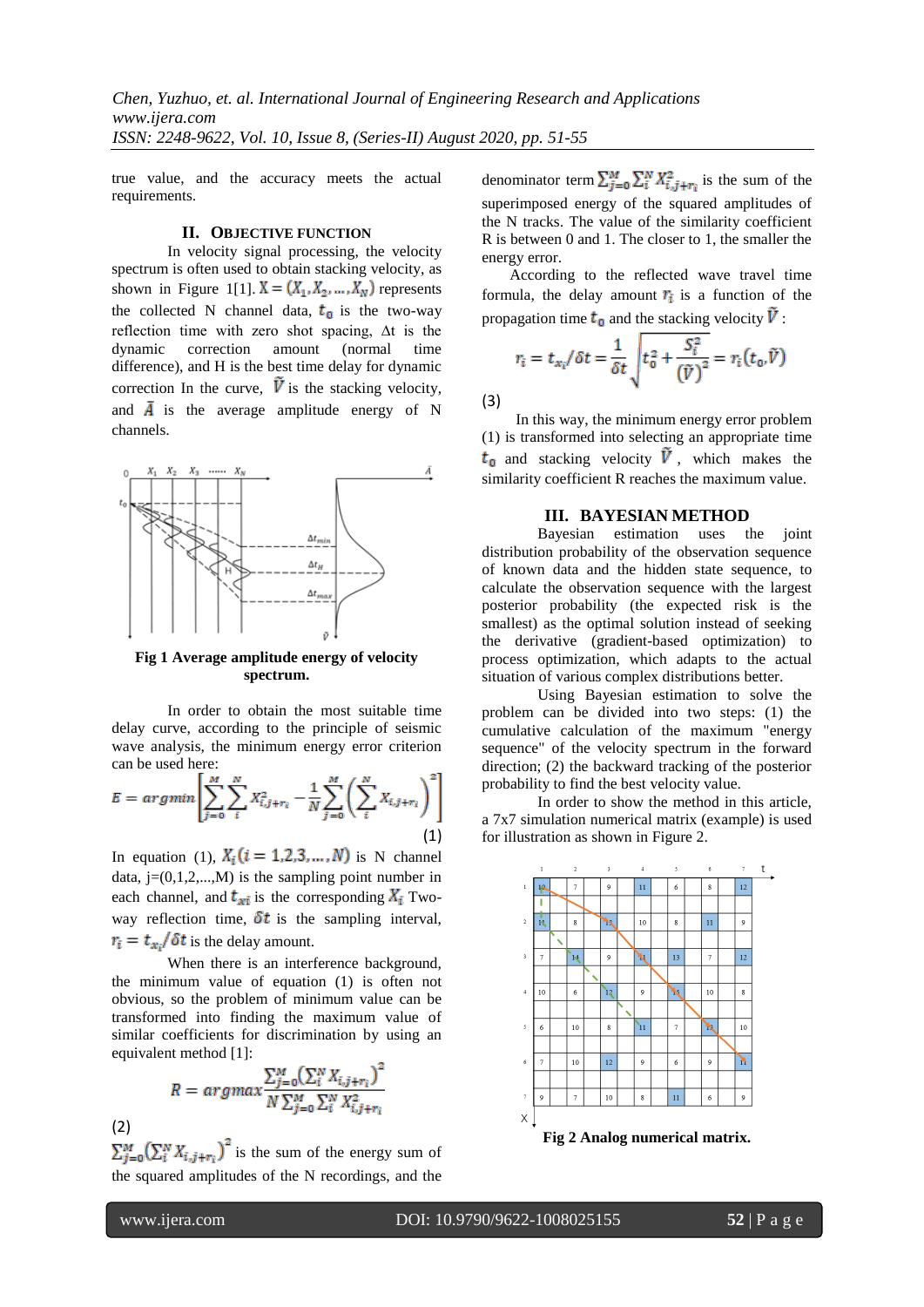In Figure 2, the abscissa t represents time, and the ordinate X represents each channel. For the convenience of calculation, the value in the matrix is obtained by multiplying the actual channel amplitude value by 100 and rounding its absolute value. The optimization of the analog matrix is a path from  $(1,1)$  to  $(6,7)$ , and the optimization direction is Including the corresponding point and the point at the same time in the next line and the two points on the right.

### **3.1 Forward search to determine the maximum "energy sequence"**

According to N order Markov process, the state  $q_t$  at time t depends only on the state at time t-1:

 $P(q_t|q_1, q_2, ..., q_{t-1}) = P(q_t|q_{t-1})$ 

 $P(q_1)$  is the initial observation sequence probability,  $P(q_t|q_{t-1})$  is the observation sequence conditional distribution probability. This can greatly reduce the dimensionality of the problem.

According to Bayesian theory, the relationship between the channel data observation sequence  $q_t$  and the state sequence  $a_t$  can be expressed as:

$$
P(a_t, q_t) = P(q_1) \prod_{t=1}^{T-1} P(q_{t+1} | q_t) \prod_{t=1}^{T} P(a_t | q_t)
$$
(5)

)  $P(a_t|q_t)$  is the probability of state  $a_t$  when the observation value is  $q_t$ .

The most likely observation sequence  $q_t^*$  can be obtained by using MAP (Maximum a posteriori estimation):  $q_t^* = argmax P_{a_t}(a_t, q_t)$ 

(6)

(4)

 $q_t^*$  is the maximum value of the joint probability distribution  $P(a_t, q_t)$ . The implicit state chain corresponding to  $q_t^*$  is the "energy sequence" of the transfer probability of the best stacking velocity value.

In the calculation example, the twodimensional matrix is subjected to a positive numerical simulation calculation along the direction where X increases as well as the direction where t increases, searching for the maximum velocity spectrum energy cluster, and forwarding the probability calculation as shown in Figure 3:



**sequence"**

# **3.2 Reverse the tracking of the maximum posterior probability**

Firstly, define:

$$
L(q_t, t) = max_{q_{t-1}} P(a_t, q_{t-1})
$$

(7)

 $L(q_t, t)$  is the maximum value of the joint probability distribution  $P(a_t, q_{t-1})$ , which is actually the maximum value of the state sequence  $P(a_t)$ , but it depends on the observation sequence distribution probability  $P(q_{t-1})$ . Then, it is calculated recursively by the following equation (8):

$$
L(q_t, t) = P(a_t | q_t) max_{q_{t-1}} [P(a_t, q_{t-1}) L(q_{t-1}, t-1)]
$$
\n(8)

Regarding the velocity spectrum as an observation sequence  $q_t$ , the state sequence  $a_t$  is used to record the transfer variables of the "probability path", the accumulation process of the largest "energy cluster" of the spectrum can be expressed as:

$$
\begin{cases} \bar{X}(x_i, y_j) = \bar{X}_{max}(x_{i,t}, y_{j-1}) + X(x_i, y_j) \\ L(x_i, y_j) = x_i(y_{j-1}) \big|_{t} \end{cases}
$$

(9)

is the result of accumulation under constraint conditions, and  $L(x_i, y_i)$  records this accumulation process.

When the above accumulation reaches  $y_j = y_{N-1}$ , the maximum value  $\bar{X}(x_i, y_j)$  can be searched. At the same time, the shortest path is searched backward recursively and the required stacking velocity value  $\mathbf{v}(\mathbf{y}_j)$  is calculated:

$$
\begin{cases} x_{ipick} | y_{j-1} = L(x_{ipick} | y_j, y_{j-1}) \\ v(y_j) = x_{ipick} | y_j \end{cases}
$$

(10)

In the calculation example, reverse the cumulative calculation of the joint probability of the state sequence and the observation sequence as shown in Figure 4. The cumulative probability of path 1 is greater than the cumulative probability of path 2 (0.956>0.713), and the best choice is path 1.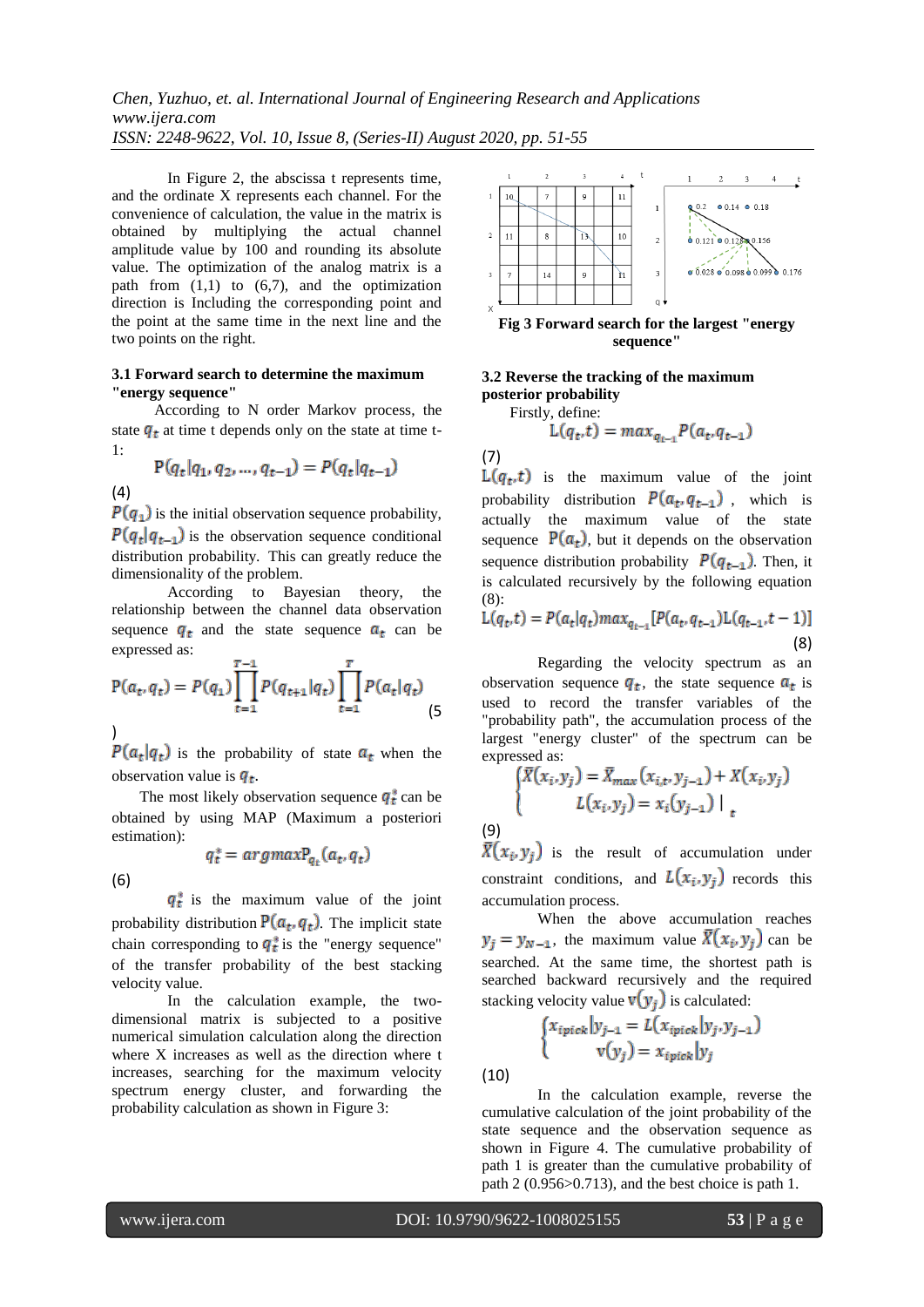*Chen, Yuzhuo, et. al. International Journal of Engineering Research and Applications www.ijera.com ISSN: 2248-9622, Vol. 10, Issue 8, (Series-II) August 2020, pp. 51-55*



### **IV. EXPERIMENTS**

In this paper, the tunnel geological advanced prediction problem in the geophysical prospecting is used to verify the effectiveness of the algorithm. The advanced forecast of tunnel geology is the forecast of the surrounding rock around the tunnel head. The important link is to select the point with the largest average energy amplitude in the speed scan coordinate system and its delay curve of the event axis in the channel diagram as shown in Figure 5.



**Fig 5 The speed scan energy map and channel map**

### **MODEL 1**

A four-layer layered model is established based on the general geological conditions of the tunnel. The face of the tunnel is located 30m in front of the geophone. The length of the tunnel to be excavated is 120m, the width is 12m, and the height is 6m. The results and errors calculated by the algorithm in this paper are shown in Table 1. Compared with the theoretical velocity and interface, the error is very small and close to the theoretical value; the stacking velocity value obtained by the algorithm in this paper is located in the optimal energy band, its dynamic correction curve passes through the peaks of each channel as shown in Figure 6.

**Table 1** Comparison table of theoretical and

| calculated values            |      |                |       |       |  |  |  |
|------------------------------|------|----------------|-------|-------|--|--|--|
| level                        |      | $\mathfrak{D}$ | 3     | 4     |  |  |  |
| theoretical<br>velocity(m/s) | 3020 | 3185           | 3575  | 3440  |  |  |  |
| Computing<br>velocity(m/s)   | 3000 | 3200           | 3500  | 3500  |  |  |  |
| $error(\% )$                 | 0.66 | 0.47           | 2.10  | 1.74  |  |  |  |
| theoretical<br>interface(m)  | 37.4 | 65.0           | 107.2 | 135.6 |  |  |  |
| Computing<br>interface(m)    | 37.2 | 65.8           | 106.6 | 139.0 |  |  |  |
| $error(\% )$                 | 0.53 | 1.23           | 0.56  | 2.51  |  |  |  |

### **MODEL 2**

Channel data during tunnel construction in Caoba area (including noise and interference). The tunnel face is located 35m in front of the geophone.



**Fig 6 The superimposed velocity value and channel curve obtained by the algorithm**

The length of the tunnel to be excavated is 120m, width 12m, and height 7m. The calculation results and errors of this algorithm are shown in Table 2. The velocity and interface errors in the first three layers are very small and close to the theoretical values. The errors in the fourth layer is greatly affected by noise and interference signals, due to the long spatial distance from the detector; The stacking velocity value of is located inside the optimal energy band, its curve passes through the peak or trough of each channel (both are points with larger amplitude energy) as shown in Figure 7.

**Table 2** Comparison table of the measured and calculated values

| calcalated values          |      |      |       |       |  |  |  |
|----------------------------|------|------|-------|-------|--|--|--|
| level                      |      | 2    | 3     |       |  |  |  |
| measured<br>velocity(m/s)  | 2475 | 2600 | 2900  | 2675  |  |  |  |
| Computing<br>velocity(m/s) | 2500 | 2600 | 2900  | 2600  |  |  |  |
| $error(\% )$               | 1.01 | 0.00 | 0.00  | 2.80  |  |  |  |
| measured<br>interface(m)   | 42.0 | 62.0 | 102.0 | 123.0 |  |  |  |
| Computing                  | 42.4 | 62.2 | 101.8 | 116.8 |  |  |  |